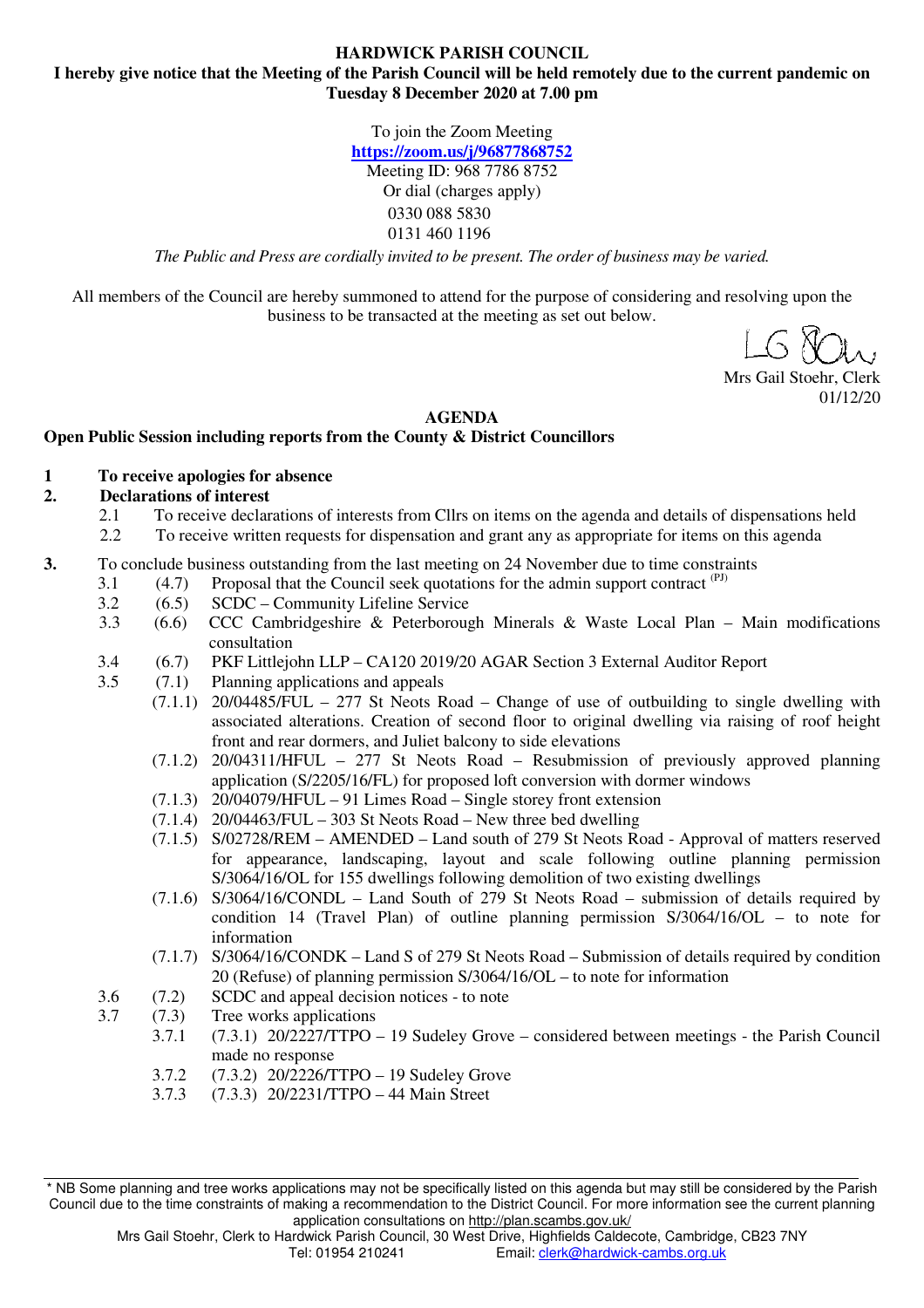- 3.8 (8.2) Millers Way Improvement Works Proposal that the Parish Council obtains a detailed specification from Persimmon's contractor, Hardwick needs to know what it is getting for the  $£17K.$ <sup>(PJ)</sup>
- 3.10 (8.3) Millers Way concerns proposal that the Parish Council considers the safety issues that have been raised by neighbours, motor cyclists use the walkway, not dismounting (PJ)
- 3.11 (8.4) Highways and Road Safety Working Group report including <sup>(AE)</sup>
	- (8.4.1) Proposal that the Parish Council approves the Terms of Reference, roles and responsibilities for the Highways Working Group(AE)
- 3.12 (8.5) Report on meeting with Age UK  $(PJ)$

# **4. To approve the minutes of the last meeting**

## **5. Matters arising or deferred from the last or previous meetings for discussion/decision**

- 5.1 (4.12) Deed of Variation Grace Crescent, Hardwick to consider the Parish Council paying the legal costs
- 5.2 (4.13) To consider quotations for the Pavilion works if received
- 5.3 (4.13) To consider quotations for the Pavilion doors
- 5.4 (6.4) Resident questions on the Local Plan proposed sites for Hardwick including report on Greater Cambridge Planning meeting

5.4.1 Proposal that the Parish Council will consider the village views in future dialogue on the Local Plan, and also look at simple mechanisms for disseminating information relating to the Local Plan in the village, to the residents in a clear and timely fashion <sup>(AJ)</sup>

- 5.5 (8.3) Telephone kiosk to consider report and recommendation from Communications Group
- 5.6 (5.2 of August meeting) Millers Way to consider quotations for surveyors' professional fees

## **6. Finance, risk assessment and procedural matters**

- 6.1 To consider any quotes for urgent work required because of risk and the Clerk's use of delegated powers
- 6.2 To receive play areas and skate park inspection reports and consider if any work is required
- 6.3 To receive the financial report and approve the payment of bills

### **7. To consider any correspondence/communications received requiring formal noting by or a decision of the Council**

- 7.1 SCDC Blue Lion PH Asset of Community Value
- 7.2 SCDC Future Parks Accelerator Project
- 7.3 Urban Design Learning on behalf of Greater Cambridge Planning Greater Cambridge Design Review
- 7.4 SCDC Community Facilities survey
- **8. To consider any planning applications and decision notices and tree works applications \*** 
	- 8.1 Planning applications and appeals
	- 8.1.1 20/04774/HFUL 22 Laxton Avenue Proposed loft conversion to rear
	- 8.1.2 20/04682/HFUL 32 Main Street Erection of single storey side extension to create utility room
	- 8.2 SCDC and appeal decision notices to note
	- 8.3 Tree works applications
- **9. Members reports and items for information only unless otherwise stated** 
	- 9.1 New Housing Developments and Planning Obligations<sup>(SR)</sup>
- **10. Closure of meeting and items for the next agenda**

<sup>\*</sup> NB Some planning and tree works applications may not be specifically listed on this agenda but may still be considered by the Parish Council due to the time constraints of making a recommendation to the District Council. For more information see the current planning application consultations on http://plan.scambs.gov.uk/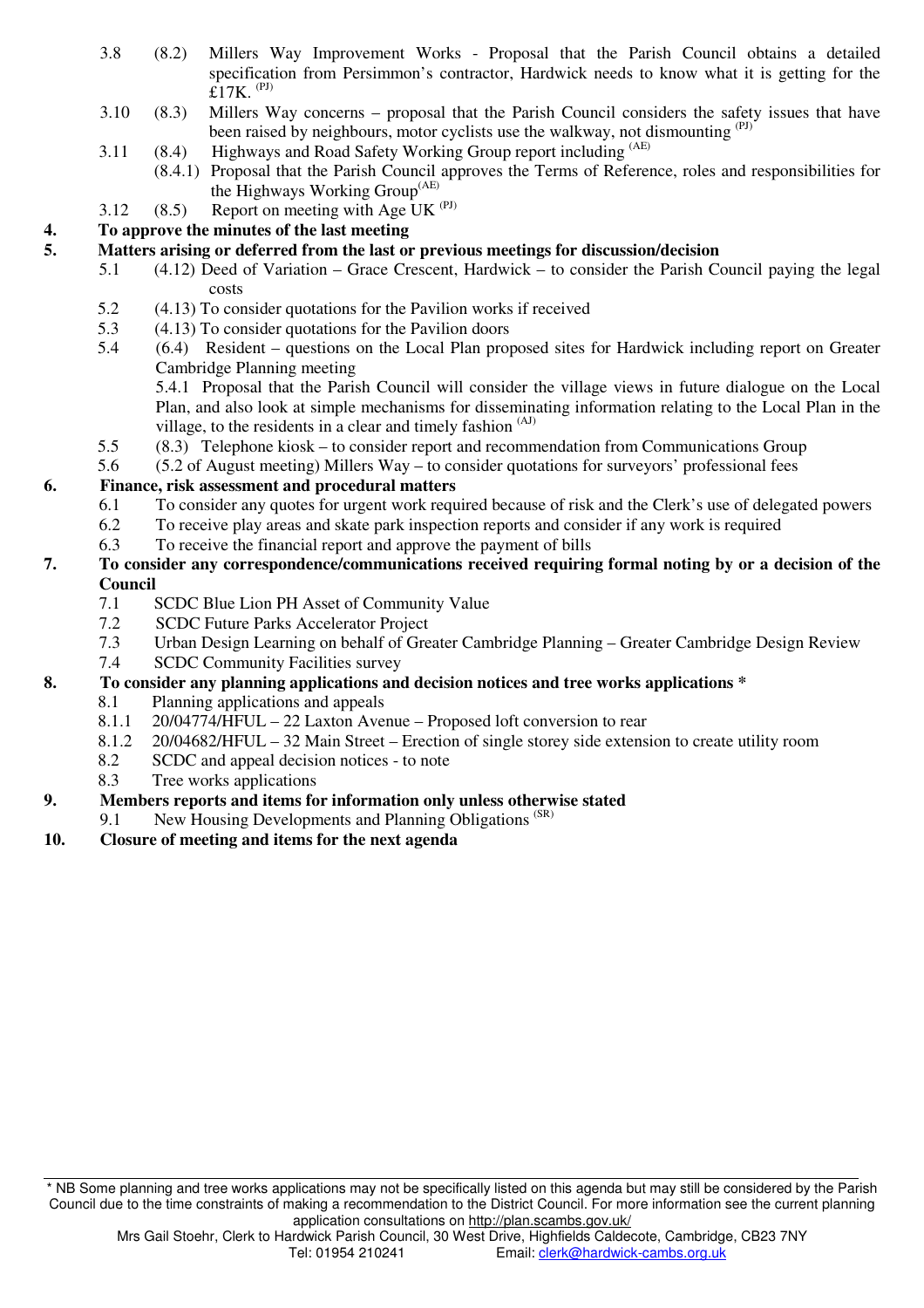# CLERK REPORT TO HARDWICK PARISH COUNCIL MEETING ON 8 DECEMBER 2020

# **Open Public Session including reports from the County & District Councillors**

- 1. To receive apologies for absence will be reported to the meeting.
- 2. Declarations of interests members should declare their interests state why they have an interest, the type of interest held and if they have a dispensation state this and the extent of their dispensation i.e. to either speak or speak and vote. If members have a pecuniary interest, having declared an interest they must not take part in the agenda item unless they have been granted a dispensation to do so.
- 3. To conclude business outstanding from the last meeting on 24 November due to time constraints Items as on the agenda and Clerk report for the November meeting. Additional information below,.
- 3.5 (7.1) Planning applications The Planning Working Group has provided written recommendations for the outstanding planning applications: "20/04463. No comment 20/04485. No comment 20/04311. Support 20/04079. Support 20/2231/TTPO. We have no objections to the tree work."
- 3.6 (7.2) SCDC and appeal decision notices none received.
- 3.7 (7.3) Tree works applications
- 3.7.1 (7.3.1) 20/2227/TTPO 19 Sudeley Grove considered between meetings the Parish Council made no response
- 3.7.2 (7.3.2) 20/2226/TTPO 19 Sudeley Grove
- 3.7.3 (7.3.3) 20/2231/TTPO 44 Main Street
- 3.8 (8.2) Millers Way Improvement Works Proposal that the Parish Council obtains a detailed specification from Persimmon's contractor, Hardwick needs to know what it is getting for the £17K.  $(PJ)$
- 3.10 (8.3) Millers Way concerns proposal that the Parish Council considers the safety issues that have been raised by neighbours, motor cyclists use the walkway, not dismounting  $(PJ)$ Published with the November supporting papers.

The Clerk reports that members have already the information on this. Clr Joslin proposal and comments were included in the November supporting papers.

Tees Law is chasing Persimmon for the transfer. The contract for the solar lighting has been placed to secure the price but with the proviso that installation will not be until after the transfer has taken place. The Clerk has not at the time of writing placed the contact with Branigan's for the surfacing.

- 3.11 (8.4) Highways and Road Safety Working Group report including  $(AE)$ Published with the November supporting papers.
- 3.12 (8.5) Report on meeting with Age UK At the last meeting Ruth Enge, Co-ordinator of the Hardwick Network, expressed an interest in becoming involved with this.
- 4. To approve the minutes of the last meeting on 24 November (attached)
- 5. Matters arising or deferred from the last or a previous meeting for discussion/decision
- 5.1 (4.12) Deed of Variations legal costs

In January James Fisher said the deed of variation for Grace Cres legal costs of the three parties (CCC, Hill and SCDC) would be in the region of £2,000. This was agreed by the Parish Council at its January meeting. Therefore Hills legal coast at the last meeting was a duplicate as indicated.

In October James Fisher said as with Grace Cres the CCC's fees for the St Neots Road development would need to be covered by the Parish Council. The Parish Council agreed to cover CCC's legal costs on  $27<sup>th</sup>$  October (item 4.9).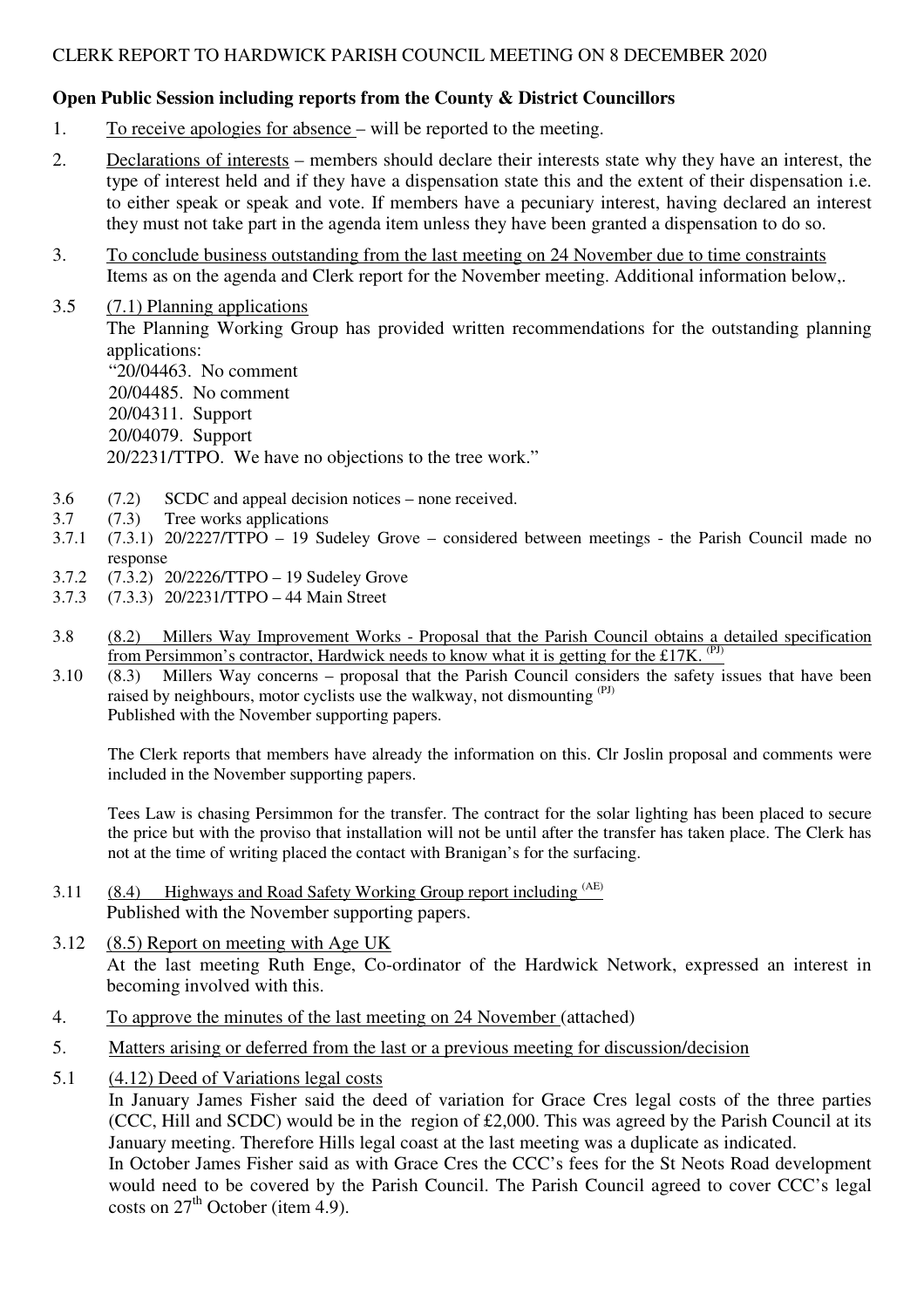The Parish Council has not formally been asked nor considered covering the legal costs of either SCDC or the developer although James Fisher assumes the Council knows this because it should be aware from the Grace Cres variation.. For the audit trail this needs to be formally agreed and minuted.

- 5.2 (4.13) To consider quotations for the Pavilion works if received The Clerk has sent out invitation to quote to approximately 20 companies at the time of writing and many have declined due to either being too busy, because they can't quote before the Council's meeting as this is a large project. Any received will be circulated. If the Council is amenable to wait until January or February then it is likely to receive more quotations.
- 5.3 (4.13) To consider quotations for the Pavilion doors including clarification Questions have been asked of the two companies that quoted and responses are awaited. Quotes have been sought from three other companies and will be circulated when received. A response from Steve Seale as to whether the doors should be fire doors is awaited at the time of writing.
- 5.4 (6.4) Resident questions on the Local Plan proposed sites for Hardwick including reports on meetings See published papers for November 20120 meeting.
- 5.4.1 Proposal that the Parish Council will consider the village views in future dialogue on the Local Plan, and also look at simple mechanisms for disseminating information relating to the Local Plan in the village, to the residents in a clear and timely fashion
- 5.5 (8.3) Telephone kiosk to consider report and recommendation from Communications Group
- 5.7 (5.2 of August meeting) Millers Way to consider quotations for surveyors' professional fees Quotations have been requested from 6 civil engineers at the time of writing 2 have been received and one has declined and the others are awaited. Those received by the meeting will be circulated.
- 6. Finance and risk assessment and procedural matters
- 6.1 To consider any quotes for urgent work required because of risk and Clerk's use of delegated powers
- 6.2 To receive play areas and skate park inspection reports and to consider if any work is required (4.2) RPM have responded to the Council's question about welding the skatepark as follows "As they have been welded so many times now I think it will be best to look into replacing the half pipe. If we try and weld again there is no guarantee it will hold due to the wear on the item now."
- 6.3 To receive the financial report and approve the payment of bills attached.
- 7. To consider any correspondence/communications received
- 7.1 SCDC Blue Lion PH Asset of Community Value SCDC has written to ask if the Parish Council wish to re-nominate the Blue Lion as an asset of community value as its listing expired on  $3<sup>rd</sup>$  September. https://www.scambs.gov.uk/community-development/community-rights/assets-of-community-value/
- 7.2 SCDC Future Parks Accelerator Project

The Council has been asked to collect information on behalf of the Future Parks Accelerator (FPA) Project in relation to the management and maintenance of parks and open spaces within the district. We are a aware that a number of parish councils have budgets and management responsibilities in this area and my request is whether you would be prepared to share that information. If so please could I have the information by 11 December 2020.

I have reproduced some information from the FPA project below as a guide to the type of information they are seeking and why they are seeking this information in the first place.

If you have any questions about this please contact me peter.maddock@scambs.gov.uk and I will try to help as best I can.

Thanks

Peter Maddock

*South Cambridgeshire District Council has been identified as a key contact to assist with the collection of data required to identify future financial, resourcing and operating models to diversify*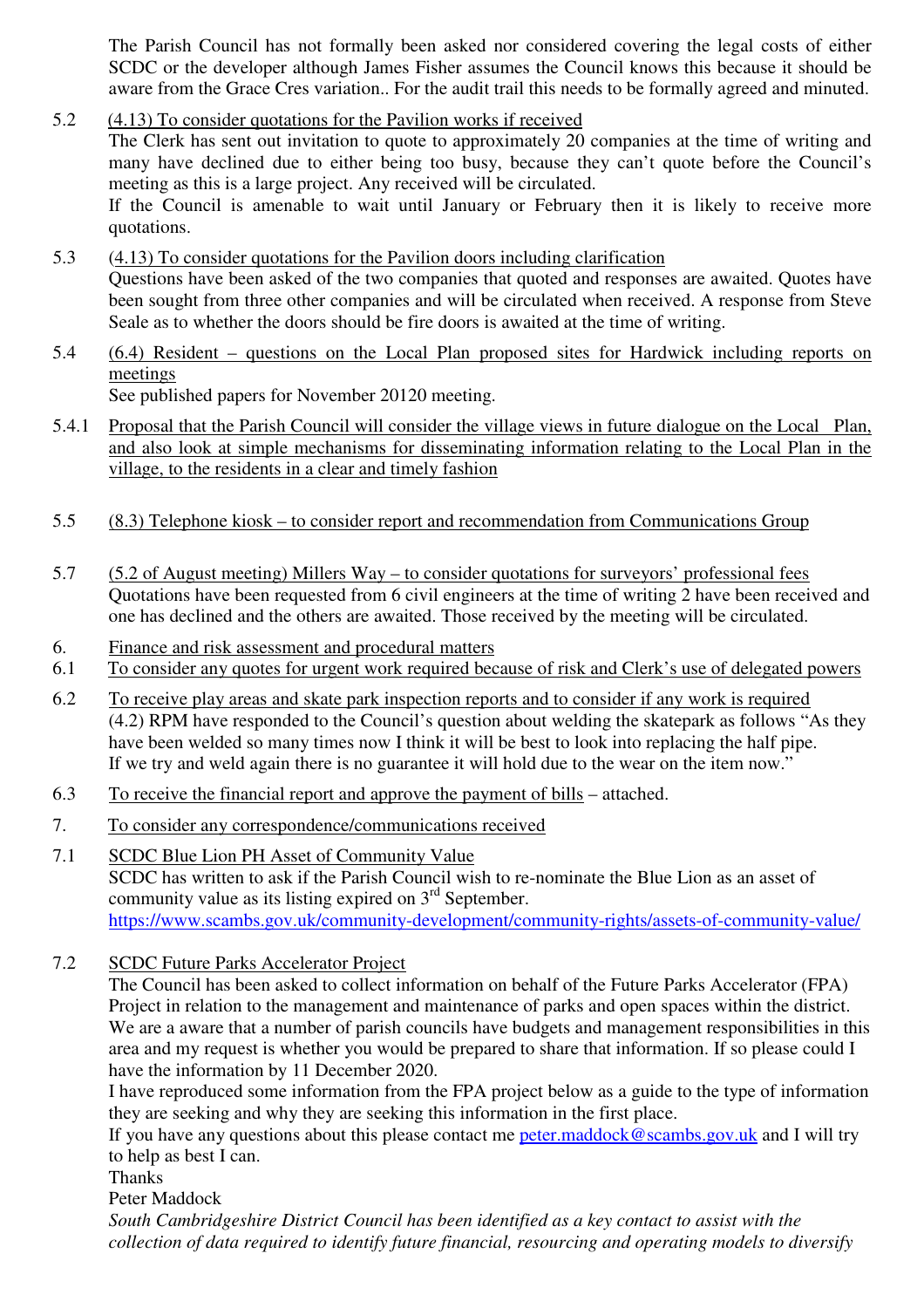*and grow the income and funding available for public open space, to support the Future Parks Accelerator (FPA) Project. This is a key collaborative partnership project between local authorities in Cambridgeshire and Peterborough and the Local Nature Partnership. It aims to find new ways to deliver, manage and fund parks and public open space within Cambridgeshire and Peterborough.* 

*This area of work, on funding and operating models, is led by Gillian Beasley, Chief Executive of Cambridgeshire County Council and Peterborough City Council, working closely with South Cambridgeshire District Council representatives, John Cornell (Project Team member) and Paul Frainer (Executive Board member).* 

*We are working with consultants Environmental Finance to develop an options appraisal regarding innovative ways of managing and financing parks and public open space. An important first step is the collection of data and key documents requested by Environmental Finance to provide a 'dataroom' to help us understand how parks and public open space is currently funded and resourced.* 

*We understand this is a broad ask and to help narrow this down, please see the following:* 

- In the first instance we are keen to source financial information that help us build a baseline *for current resource and funding, particularly looking at P&L cash flow. This includes the following data for parks and public open space:*
	- o *Total annual costs*
	- o *Staffing cost salary burden, on costs*
	- o *Insourced/outsourced maintenance*
	- o *CapEx back log what we want to do, but can't afford*
	- o *Annual maintenance spend*
	- o *Revenue fees and charges*
	- o *Properties being leased and lease schedule (cost, renewal of lease, market rent, licence type arrangements (ice cream, carparks, events, fitness).*

Sent for and on behalf of Peter Maddock Head of Finance Mrs B M Robinson | Accounts Assistant

7.3 SCDC Community Facilities questionnaire

"Tell us what you think about community facilities in your area!

The Greater Cambridge Shared Planning Service and the Sustainable Communities and Wellbeing Team at South Cambridgeshire District Council are working on an updated audit of publicly accessible community facilities in the district. The aim of the audit is to understand what community facilities are available in the district and identify if there are any barriers to their use or gaps in provision. The previous audit https://www.scambs.gov.uk/media/7900/community-facilities-auditsept-2009.pdf was published in 2009. The updated study will help us identify opportunities for new or improved community facilities in the district and will inform the emerging Greater Cambridge Local Plan.

This is your opportunity to let us know about community facilities in your area. Please let us know your thoughts by filling in this survey by 8th December 2020" Greater Cambridge Planning Policy, Strategy & Economy Team

A paper copy of the questionnaire is attached. It includes a request for S106 requirements ranked in order of preference. A time extension has been obtained

8.1 Planning applications and appeals

NB Some planning applications may not be specifically listed on this agenda but may still be considered by the Parish Council due to the time constraints of making a recommendation to the District Council. For more information see the current planning application consultations and appeals on http://plan.scambs.gov.uk/swiftlg/apas/run/wchvarylogin.display

8.1.1 20/04774/HFUL – 22 Laxton Avenue – Proposed loft conversion to rear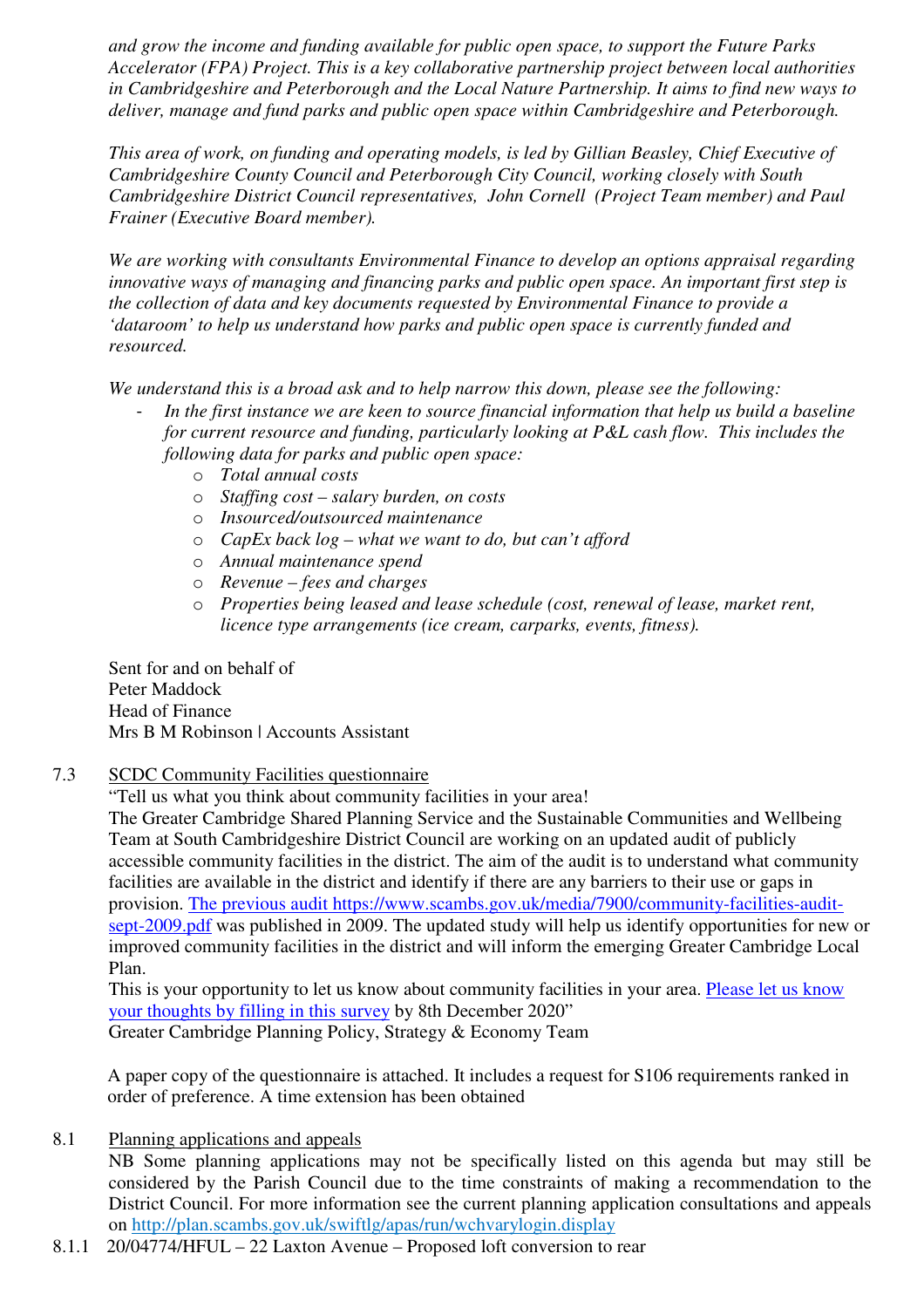- 8.1.2 20/04682/HFUL 32 Main Street Erection of single storey side extension to create utility room
- 8.2 SCDC and appeal decision notices to note
- 8.2.1 20/03671/HFUL 54 Limes Road Proposed demolition of existing single storey rear extension and erection of first floor front extension and internal alterations - Permission granted.
- 8.2.2 20/03354/HFUL 33 Egremont Road Single storey front extension to provide new cloakroom shower room and coat cupboard. Single storey rear extension to create extended lounge and associated loggia area. New high level stair landing window – Permission granted.
- 8.2.3 S/3849/19/FL 147 St Neots Road Erection of a self contained residential flats and associated infrastructure and works – Withdrawn.
- 8.3 Tree works applications

Tree works applications may now be viewed on the SCDC Planning Portal. NB Some tree works applications may not be specifically listed on this agenda but may still be considered by the Parish Council due to the time constraints of making a recommendation to the District Council. For more information see the current tree works application consultations on http://plan.scambs.gov.uk/swiftlg/apas/run/wchvarylogin.display

None further at the time of writing.

- 9. Members' reports and items for information only unless otherwise stated
- 9.1 New Housing Developments and Planning Obligations
- 10. Closure of Meeting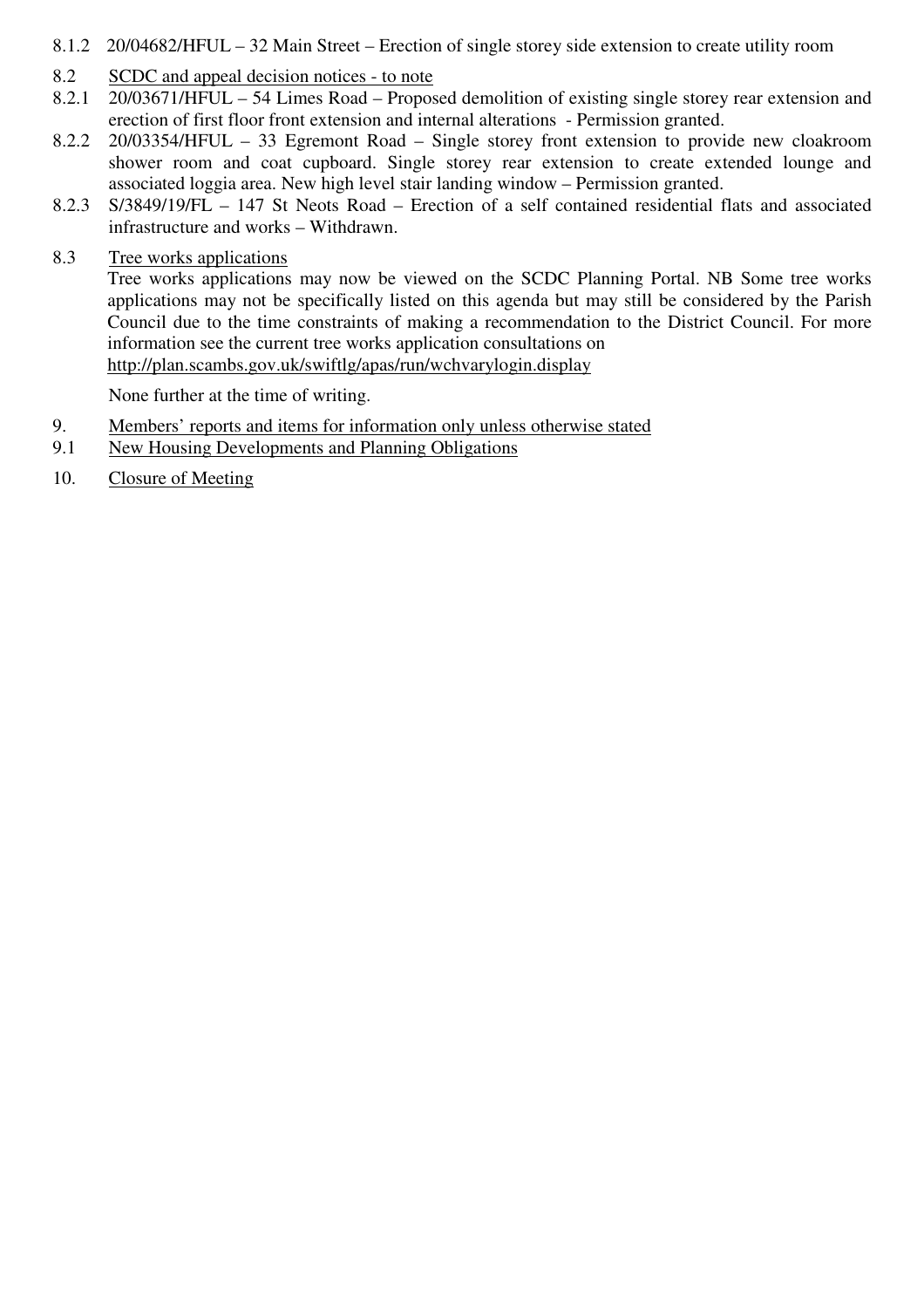| <b>HARDWICK PARISH COUNCIL MONTHLY FINANCIAL STATEMENT</b> |                        |             |              |  |  |
|------------------------------------------------------------|------------------------|-------------|--------------|--|--|
| Summary of previous month                                  | Dec-20                 |             |              |  |  |
| <b>Balance brought forward</b>                             | £379,107.39            |             |              |  |  |
| <b>Adjustments and amendments</b>                          |                        |             |              |  |  |
| Expenditure approved at last meeting/between meetings      |                        |             |              |  |  |
| <b>SALARIES &amp; PENSION</b>                              | <b>NOVEMBER</b>        | $-66.02$    |              |  |  |
| TOWN & COUNTRY TREE SURGERY A, B & C TREE WORKS            |                        | $-7,002.00$ |              |  |  |
| <b>SEARLE</b>                                              | <b>PAVILION SURVEY</b> | $-750.00$   |              |  |  |
| COMMAND PEST CONTROL                                       | PAVILION WASP NEST     | $-66.00$    |              |  |  |
| <b>Misc credits</b>                                        |                        |             |              |  |  |
| <b>RESIDENT</b>                                            | <b>TREES</b>           | 35.00       |              |  |  |
| <b>Total Adjustments</b>                                   |                        | -7849.02    |              |  |  |
| Balance revised after adjustments                          |                        | £371,258.37 |              |  |  |
| <b>Bank Reconciliation to last statement</b>               |                        |             |              |  |  |
| Account                                                    | Funds                  | Statement   | Outstanding  |  |  |
| Unity Trust Current Account                                | 246,354.46             | 258055.78   | $-11701.32$  |  |  |
| Cambridge & Counties Bank                                  | 96,903.91              | 96,903.91   |              |  |  |
| NS&I Income Bond                                           | 28,000.00              | 28,000.00   |              |  |  |
| Total                                                      | 371,258.37             | 382,959.69  | $-11,701.32$ |  |  |
| <b>Expenditure for approval</b>                            |                        | £           |              |  |  |
| <b>SALARIES &amp; PENSIONS</b>                             |                        | 799.47      |              |  |  |
| <b>AMA</b>                                                 | <b>ARCHITECT FEE</b>   | 2832.00     |              |  |  |
|                                                            |                        |             |              |  |  |
| Total expenditure                                          |                        | 3631.47     |              |  |  |
| Balance c/f                                                |                        | £367,626.90 |              |  |  |

### **Notes:**

Late invoices will be brought to the meeting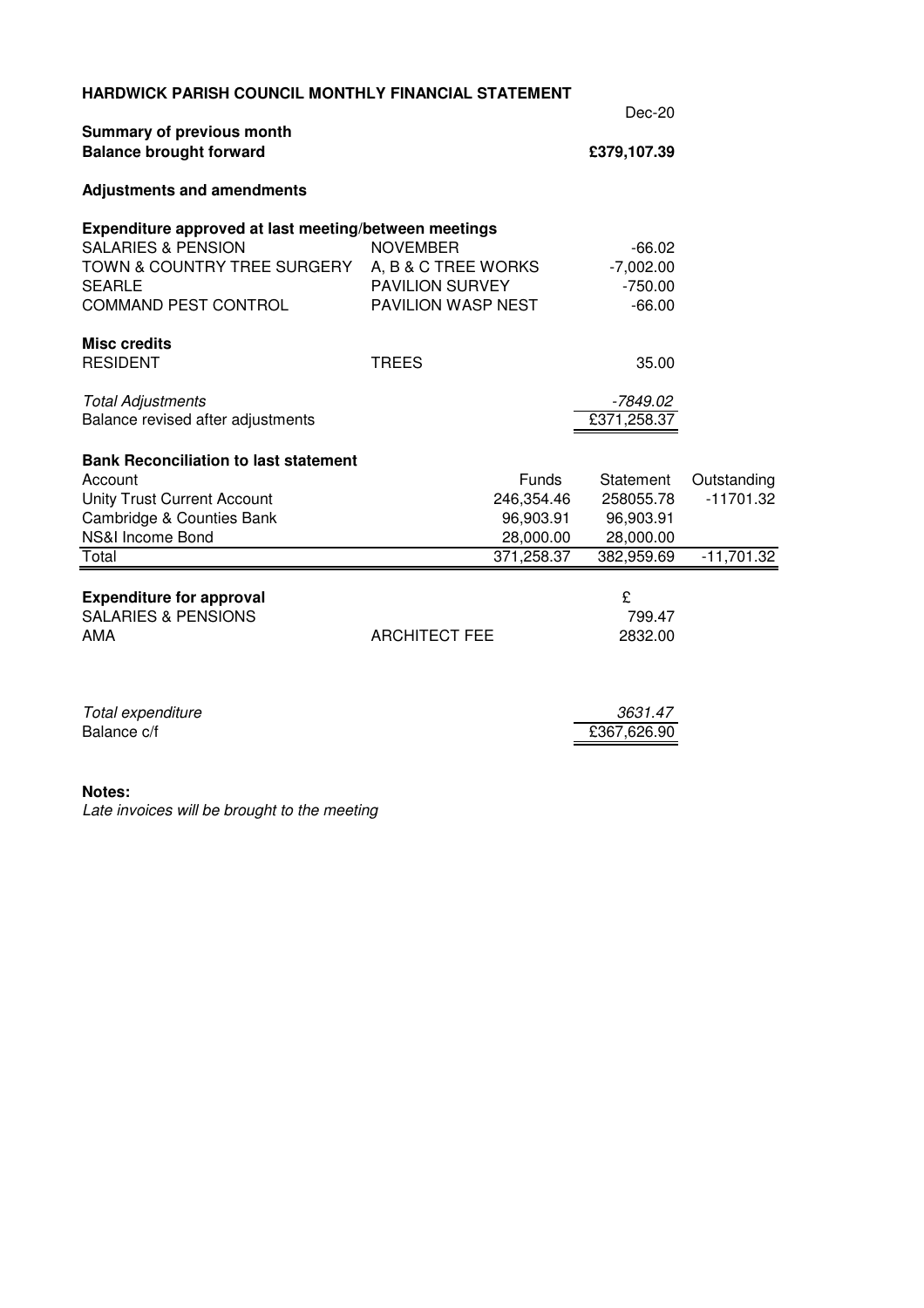| <b>Hardwick Parish Council</b>                                                     |                                       |                                             |                                                |                                   |                                   |
|------------------------------------------------------------------------------------|---------------------------------------|---------------------------------------------|------------------------------------------------|-----------------------------------|-----------------------------------|
|                                                                                    | <b>Approved</b><br><b>Budget 2021</b> | <b>Amount to</b><br><b>Date DEC</b><br>2020 | <b>Percentage</b><br>of Budget<br><b>Spent</b> | <b>Amount</b><br><b>Remaining</b> | <b>DAFT</b><br><b>Budget 2022</b> |
| <b>Payments</b>                                                                    |                                       |                                             |                                                |                                   |                                   |
| Advertising                                                                        | $\overline{0}$                        | 0.00                                        |                                                | 0.00                              |                                   |
| Insurance                                                                          | 2000                                  | 2,169.68                                    | 108%                                           | $-169.68$                         |                                   |
| Salaries, pension & PAYE                                                           | 8000                                  | 5,944.56                                    | 74%                                            | 2,055.44                          |                                   |
| Admin support                                                                      | 12025                                 | 8,106.64                                    | 67%                                            | 3,918.36                          |                                   |
| Ground maintenance, grasscutting & trees                                           | 5000                                  | 3,977.19                                    | 80%                                            | 1,022.81                          |                                   |
|                                                                                    |                                       |                                             |                                                |                                   |                                   |
| Admin (Affiliation fees, Gen. supplies)                                            | 3000                                  | 1,597.30                                    | 53%                                            | 1,402.70                          |                                   |
| Repairs & Assets maintenance                                                       | 8000                                  | 3,798.81                                    | 47%                                            | 4,201.19                          |                                   |
| Street lights                                                                      | 941                                   | £765.43                                     | 81%                                            | 175.57                            |                                   |
| Audit & acct                                                                       | 1000                                  | 1,140.00                                    | 114%                                           | $-140.00$                         |                                   |
| S <sub>137</sub>                                                                   | 2000                                  | 1,500.00                                    | 75%                                            | 500.00                            |                                   |
| <b>Special Projects</b>                                                            | 9374                                  |                                             |                                                |                                   |                                   |
| Special projects - Community Centre Operating & Fit out Costs                      | 15000                                 |                                             |                                                | 15,000.00                         |                                   |
| Unallocated/Contingency                                                            |                                       |                                             |                                                | 0.00                              |                                   |
| <b>Total payments</b>                                                              | £66,340.00                            | £28,999.61                                  | 44%                                            | 37,340.39                         | £0.00                             |
| <b>Receipts</b>                                                                    |                                       |                                             |                                                |                                   |                                   |
| Income pitches                                                                     | 250                                   | £0.00                                       | 0%                                             | 250.00                            |                                   |
| <b>Bank Interest</b>                                                               | 1700                                  | 1,268.92                                    | 75%                                            | 431.08                            |                                   |
| Assets maintenance - Wayleave<br>Precept                                           | 24<br>60366                           | £23.68<br>60,366.00                         | 99%<br>100%                                    | 0.32<br>0.00                      |                                   |
| Pavilion rent                                                                      | 4000                                  |                                             | 0%                                             | 4,000.00                          |                                   |
| <b>Misc</b>                                                                        |                                       |                                             |                                                | 0.00                              |                                   |
| <b>Release from Reserves</b>                                                       |                                       |                                             |                                                |                                   |                                   |
| <b>Total receipts</b>                                                              | £66,340.00                            | £61,658.60                                  | 92.94%                                         |                                   | £0.00                             |
| <b>Reserves</b>                                                                    |                                       | B/F                                         | <b>Receipts</b>                                | <b>Payments</b>                   | C/F                               |
| S106 Lark Rise Community space contribution (received 28/01/14)                    |                                       | 520.13                                      |                                                |                                   | 520.13                            |
| S106 Land adj 3 Lark Rise Community Space contribution(2/2016)                     |                                       | 817.56                                      |                                                |                                   | 817.56                            |
| S106 Land Adj 311 St Neots Road POS contribution (received 12/04/16)               |                                       | 1815.33                                     |                                                |                                   | 1815.33                           |
| S106 Land Adj 311 St Neots Road community space contribution (received<br>12/04/16 |                                       | 815.75                                      |                                                |                                   | 815.75                            |
| S106 Grace Crescent - Community Facilities (24/9/19)                               |                                       | 154729.44                                   |                                                | 4720.00                           | 150009.44                         |
| S106 Grace Crescent - Community Bus (24/9/19)                                      |                                       | 26388.89                                    |                                                |                                   | 26388.89                          |
| P3 Scheme                                                                          |                                       | 769.02<br>5000.00                           |                                                |                                   | 769.02<br>5000.00                 |
| Special Projects (FY18)<br>Special Projects - Community Hall Operating Costs       |                                       | 29922.26                                    |                                                |                                   | 29922.26                          |
| Transport consultant                                                               |                                       | 240.22                                      |                                                |                                   | 240.22                            |
| Advertising - Village Plan (FY19)                                                  |                                       | 923.70                                      |                                                |                                   | 923.70                            |
| Speedwatch and CCC survey/LHI                                                      |                                       | 2524.00                                     |                                                | 1,671.12                          | 852.88                            |
| HH Advertising Received in Error                                                   |                                       | 0.00                                        | £150.00                                        | 150.00                            | 0.00                              |
| Advertising (FY20)                                                                 |                                       | 420.00                                      |                                                |                                   | 420.00                            |

420.00 420.00

10,140.00

| <b>Play Park Phase 3</b>      | $-47750.61$     | £47,329.18 |            | $-421.43$   |
|-------------------------------|-----------------|------------|------------|-------------|
| Resident -<br>Tree Replanting | 0.00            | £831.00    |            | 831.00      |
| General Fund                  | 77<br>123331.77 |            |            | 150404.60   |
| Total                         | £310,607.46     | £48,310.18 | £16,681.12 | £369,309.35 |

| Receipts | $Q$ <sub><math>Q</math></sub> $Q$ $Z$ $Q$<br><b>0100</b> |                            |  |
|----------|----------------------------------------------------------|----------------------------|--|
| Payments |                                                          | <b>£45,680,73</b><br>.00U. |  |

Ground maintenance (FY20)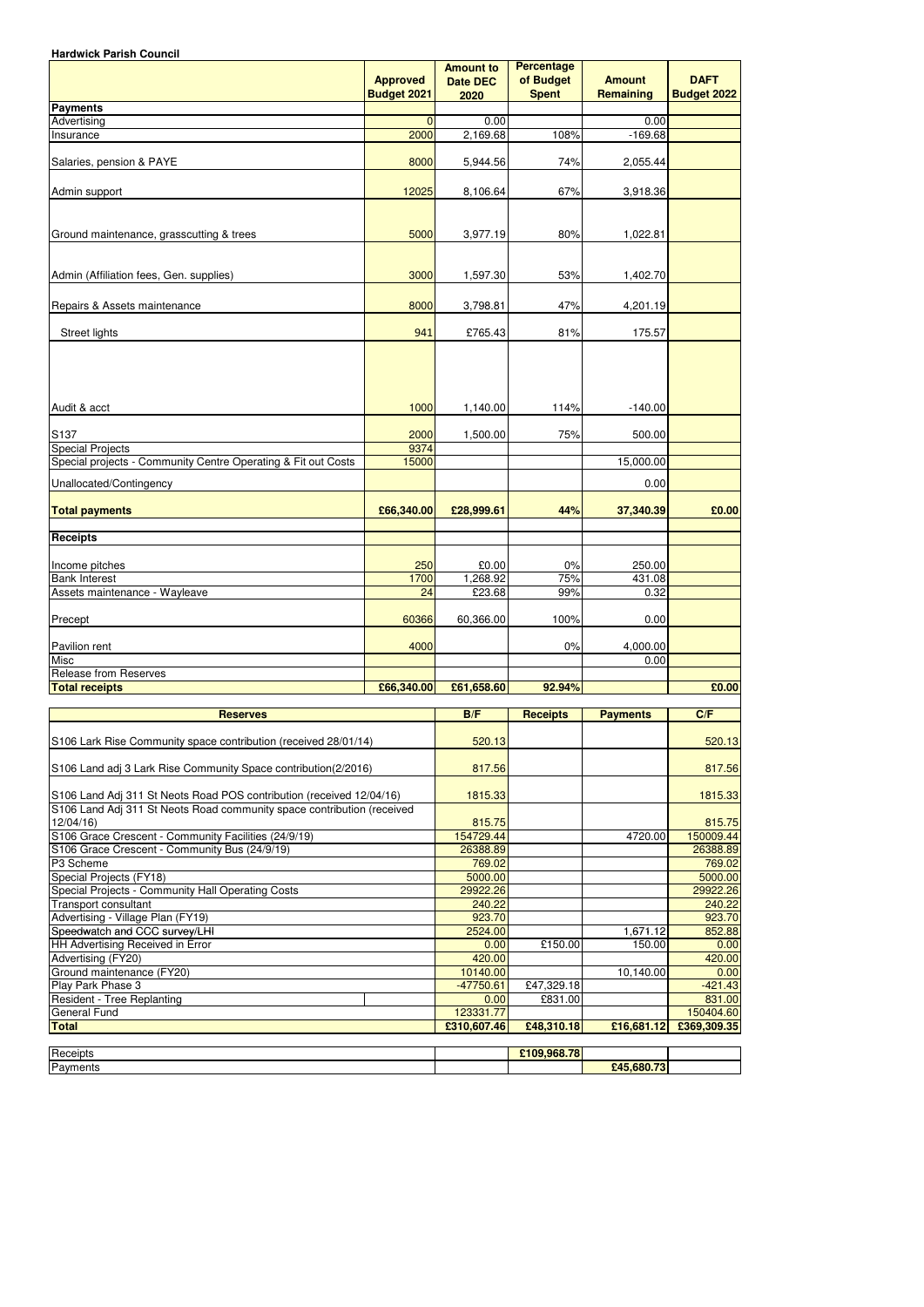# **Community Facilities and Village Hall Audit**

*This survey has been prepared by the Greater Cambridge Shared Planning Service and the Sustainable Communities and Wellbeing Team at South Cambridgeshire District Council. The information collected will be used to prepare an updated audit of community facilities and village halls in South Cambridgeshire. The survey is interested in collecting information about publicly accessible community facilities in the District.* 

**\*** Required

1. Please confirm the name of the organisation(s) that you represent? \*

2.Who is the preferred contact for any follow up questions? \*

By entering an email address, you are agreeing to receive follow up emails from the Greater Cambridge Shared Planning Service and South Cambridgeshire District Council in relation the Community facilities and village hall audit.

3. Please provide the contact's email address. \*

4.What community facilities are available in the village? \*

5.Who owns/manages the facility/facilities? \*

6. Do the facility or facilities have part/full-time staff or volunteers?

Yes - Full time staff

Yes - Part time staff

Yes - volunteers

No Staff or volunteers

Both staff and volunteers

**Other** 

7. If yes, How many staff and/or volunteers?

8.What are the cleaning and maintenance arrangements at the facility?

Full time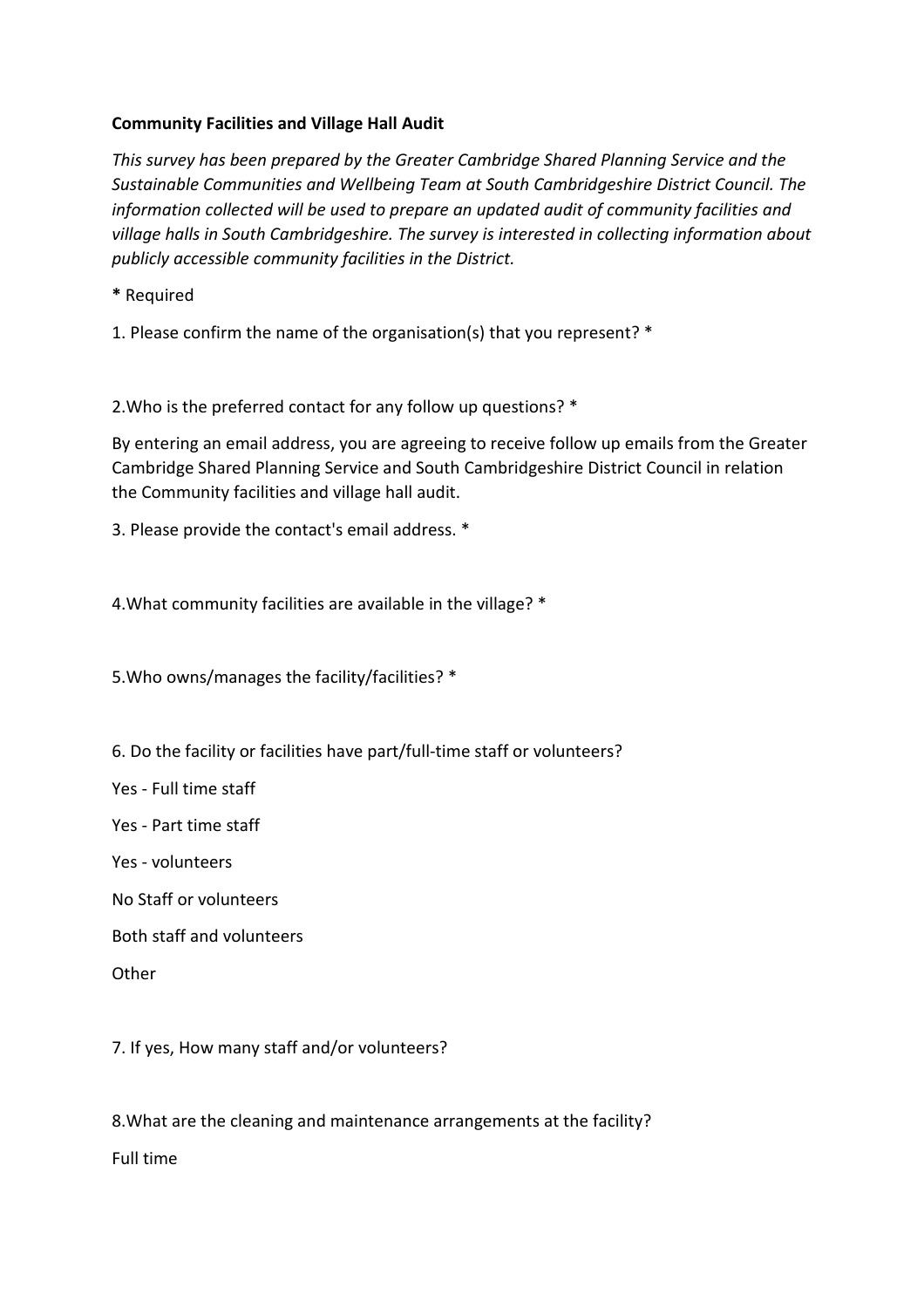Part time Voluntary **Other** 

9.How much space is available to the community? If possible please provide both floorspace and capacity.

10.What is the weekly booking capacity? (hours per week available)

11.On average, how many hours per week is the facility used?

12. Are there any licensing or planning restrictions which limit the use of the facility?

13.What amenities are available in the facility?

Kitchen

Cloakroom

Toilets

Disabled toilets

Bar

Stage

Sound equipment

Meeting rooms

**Other** 

14. Does the facility have any of the below sustainability features?

Please tick any that are relevant. If no, then please skip to Question 15.

PV Panels

Rainwater harvesting

External/internal wall insulation

**Other**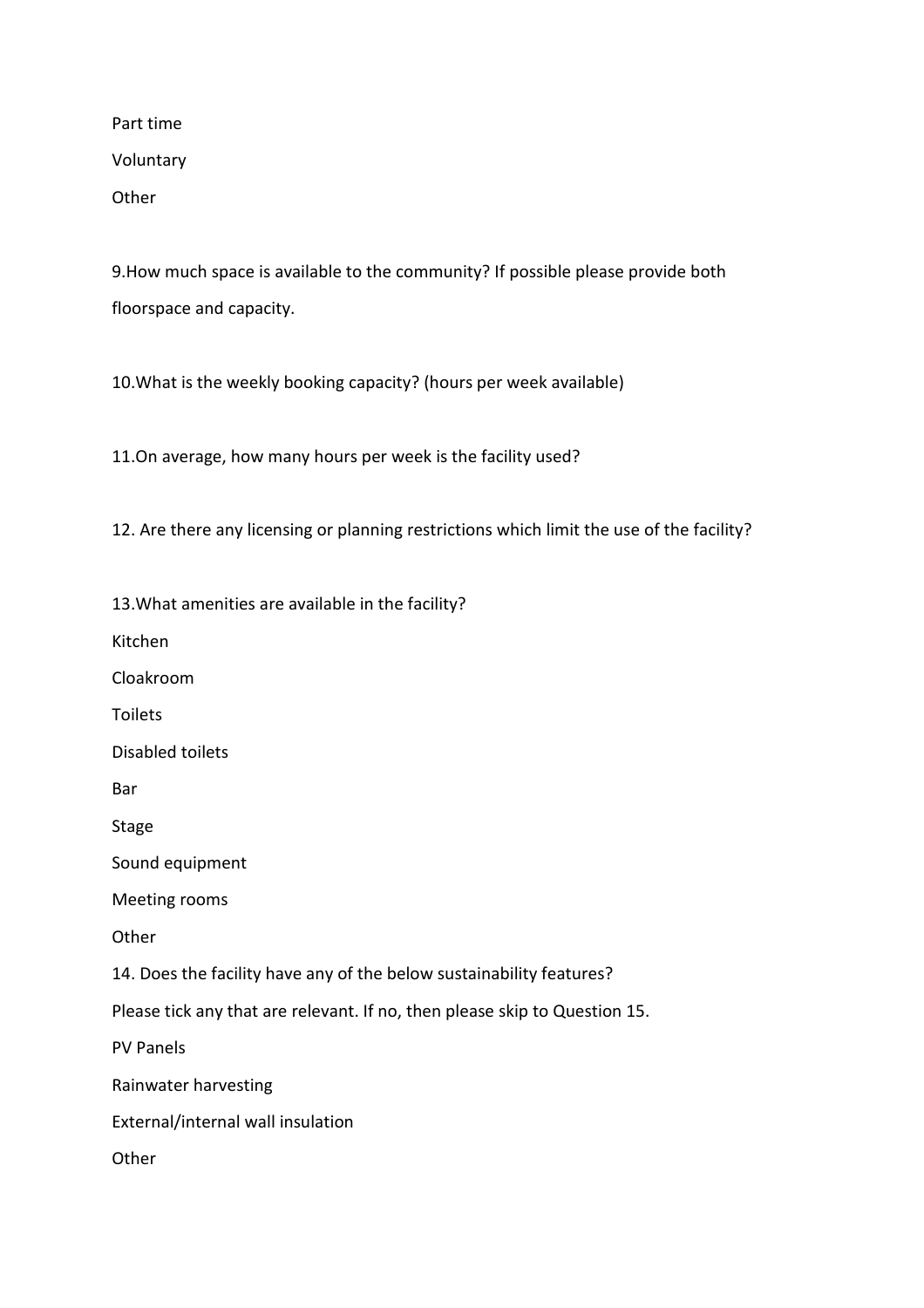15.What kind of community activities make use of facilities?

Health

Exercise classes and indoor sports

Music

Performing Arts

Meetings

Pre-school

Parties

Talks

**Other** 

Please explain whether weekly, monthly, annually, etc.

16.How many organisations regularly use the facility or facilities?

17. Do you monitor the diversity of the people that use the facility?

Yes

No

18. What are the current barriers which may limit the use of the facility/facilities? Are there any barriers which would arise from an increase to the number of users of the facility?

Physical Building requirements (repairs)

Amount of space

Type of space

Accessibility of the facility (for example, no level access)

Location

Facilities

Equipment

Running costs

A charge to users of the facility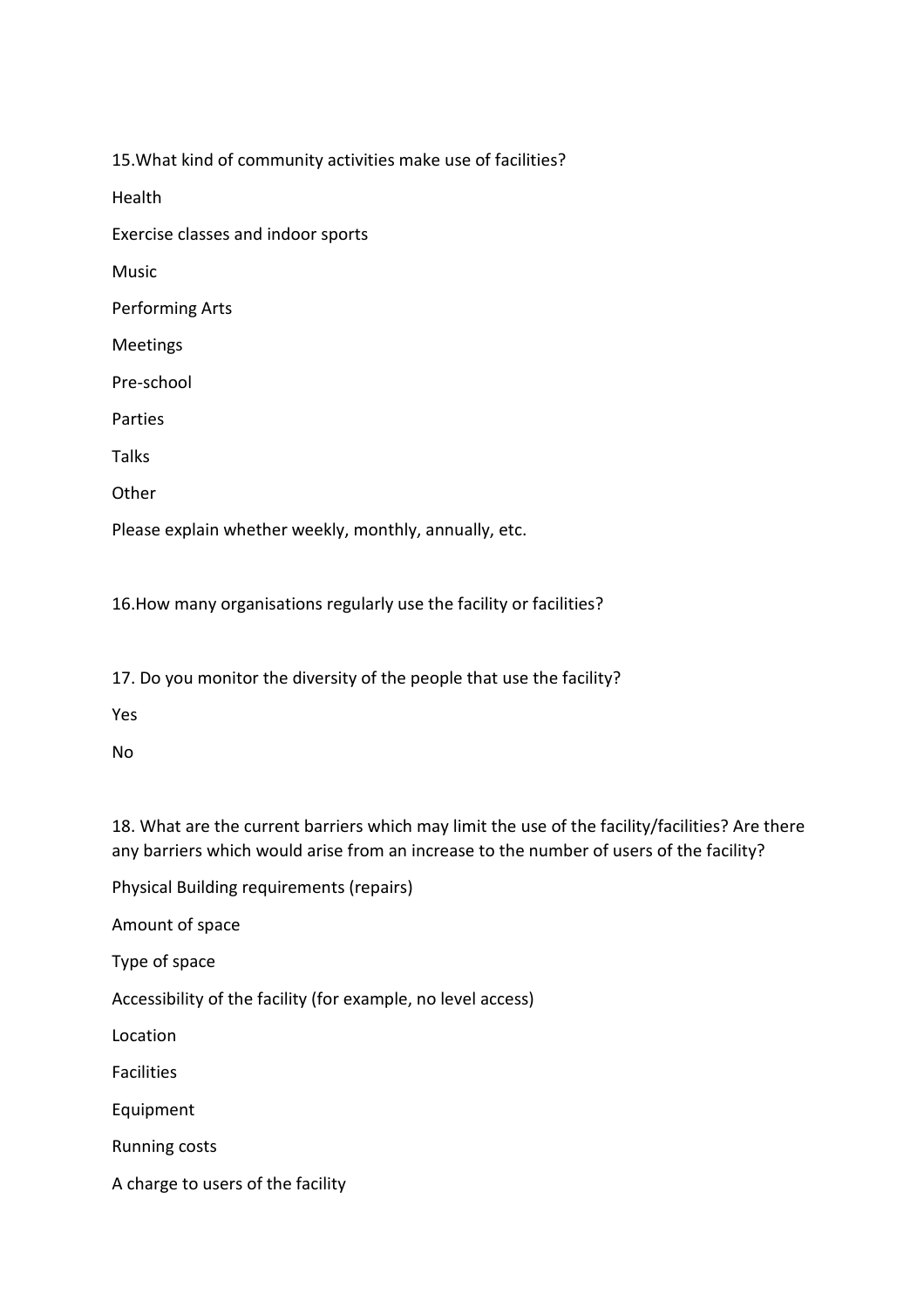**Other** 

19. Please explain any of the barriers mentioned above.

If yes, please provide details of the anticipated cost and timeline for the works to take place.

20. Are there any plans in place to improve the facility?

21. If there were to be further development in your village, what are your preference for where potential investment secured by Section 106 agreement should be spent?

Please rank the below options by clicking hold and dragging into order with the most favourable at the top. by numbering the items in order of preference (1 most preferred, 9 least preferred)

*Section 106 agreements are often referred to as 'developer contributions'. A Section 106 is a legal agreement between an applicant seeking planning permission and the local planning authority, which is used to mitigate the impact of the development on the local community and infrastructure.* 

Extension of existing community facilities

New community facility

Meeting rooms/community hub

New or improved park or open space

Improvements to existing community facilities (for example, provision of kitchen

facilities)

Sports facilities

Improved energy efficiency or other sustainability measures to existing community

assets (for example, PV/Solar panels

Repair work to existing facility (for example, a new roof)

Improvements to building accessibility (for example ramps and hand rails)

22. Please explain the above ranking.

23. Are there any other spaces for instance Assets of Community value, that residents